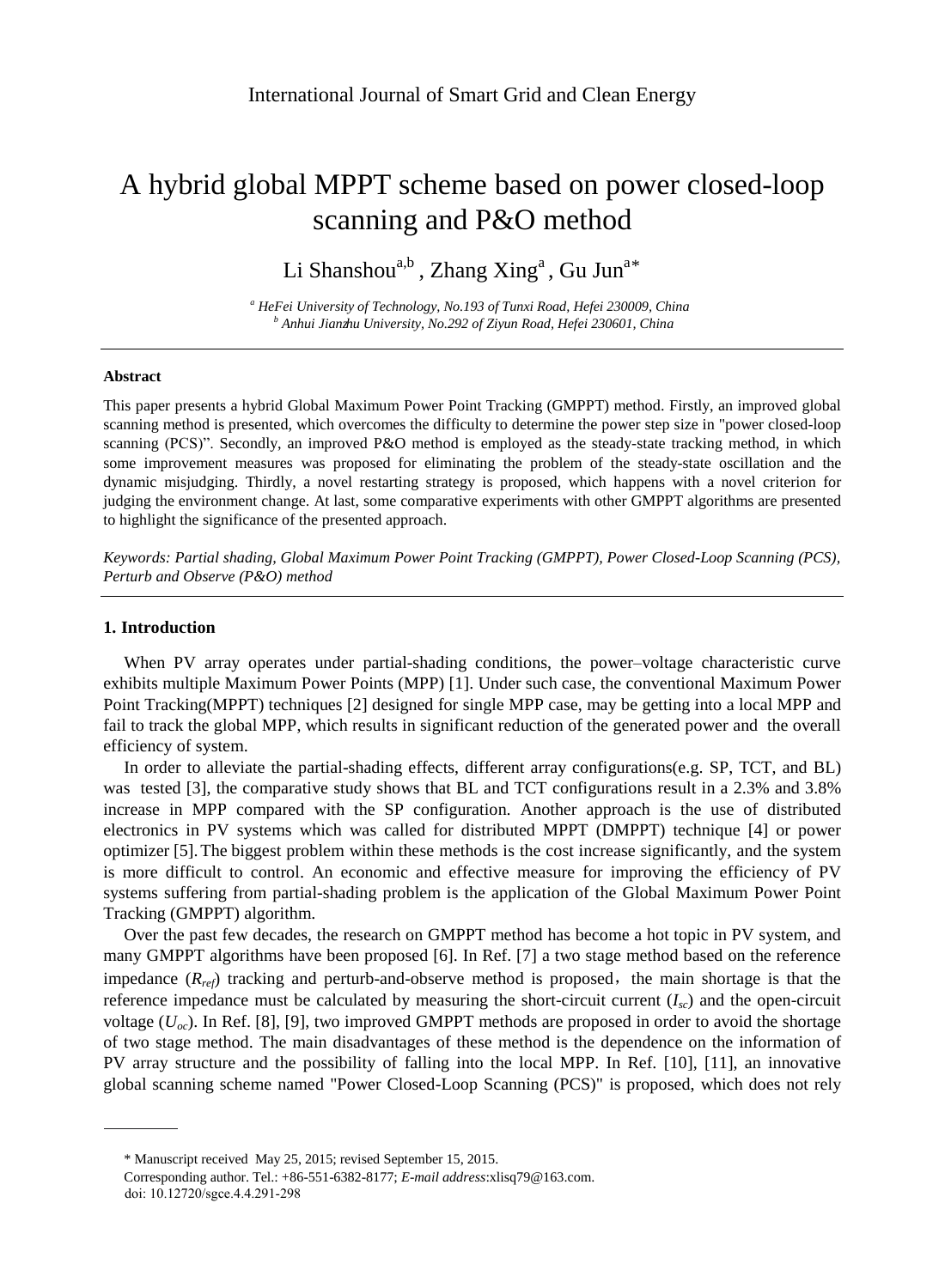on any knowledge of the electrical characteristics of PV modules or their configuration within PV array. However, the obvious shortage is the dilemma in weighting the accuracy and speed of scanning process and determining the power step size. In Ref. [12]-[14], some GMPPT methods based on heuristic intelligent search algorithm (e.g. PSO algorithm) are presented, which can track the global MPP with a higher success rate in the static environment and eliminate the oscillation problem inherent in P&O method. However, the shortage of these methods is also obvious, it is unreliable to fulfill GMPPT in dynamic environment, because the memorial information in PSO algorithm is not always valid in these situations. Moreover, the complexity of PSO algorithm is also an obstacle in practical applications.

In this paper, a hybrid GMPPT scheme is proposed, which consists of three main parts. The first part is an effective global scanning method. The second component is a steady-state tracking strategy, which is essentially an improved P&O method. The third part is a relatively perfect dynamic environment judging criterion and the restarting mechanism. The rest of this paper is arranged as follows: In Section II, the global scanning method will be analyzed. In Section III and IV, The steady-state tracking strategy and the dynamic environment judging criterion and the restarting mechanism will be described comprehensively. In Section V, the feasibility and effectiveness of the method is verified by a set of contrast experiments. Finally, the paper is concluded in Section VI.

#### **2. The Global Scanning Method**

#### *2.1. Shortages in power closed-loop scanning [10]~[11]*

Traditionally, the output of MPPT algorithm is the reference voltage  $(U_{ref})$ , which is modified in every MPPT period  $(T_{mppt})$ . The control program calculate the control signal  $(d)$  in each control period  $(T_c)$ , according to the error of  $(U_{ref})$  and the output voltage ( $U_{pv}$ ) of PV array. as shown in (1). Where the symbol  $(f_u)$  is the voltage control function (e.g. PI).

$$
d = f_u \left( U_{ref} - U_{pv} \right) \tag{1}
$$

As described in Ref. [10], [11], the output of MPPT algorithm with PCS, is the reference power( $P_{ref}$ ) instead of *Uref* . The control program generate the control signal ( *d* ) in each control period according to the power error of  $(P_{ref})$  and the real-time power  $(P_{pv})$  of PV array. This process is as (2). Where the symbol  $(f_p)$  is the power control function for (e.g. PI).

$$
d = f_u \left( f_p \left( P_{ref} - U_{pv} * I_{pv} \right) - U_{pv} \right) \tag{2}
$$

The process of PCS can be described as follows. GMPPT algorithm increase *Pref* with the power step size ( $P_{step}$ ) in each MPPT period. If  $P_{ref}$  is less than the global maximum power, the system will sequentially stabilize to the point where  $P_{pv}$  is equal to  $P_{ref}$ . If  $P_{ref}$  is greater than the global maximum power, the voltage of PV array will quickly slide to the left side and eventually stabilizes to the lowest boundary voltage (*Umin*). Thereafter, the system enters the steady-state tracking. The advantage of PCS is that which can get across the valley area between MPPs in one *Tmppt*, which result in a quickly global scanning speed and achieve the global MPP positioning. The disadvantage of PCS is that the scanning speed and positioning accuracy cannot be targeted at the same time, PCS may fail to accurately locate the global MPP with a larger power step size. If the power step size is reduced, the positioning accuracy can be improved, but it will lead to the longer scanning process..

#### *2.2. The improved global scanning strategy*

As everyone knows, the biggest problem in the traditional constant voltage step-size scanning (CVS) process is that which cannot judge the valley area on a multiple MPP curve, but it has a higher scanning accuracy. Combining PCS with CVS can form an improved global scanning scheme, which can overcome shortcomings of them and achieve a balance between the accuracy of positioning and the speed of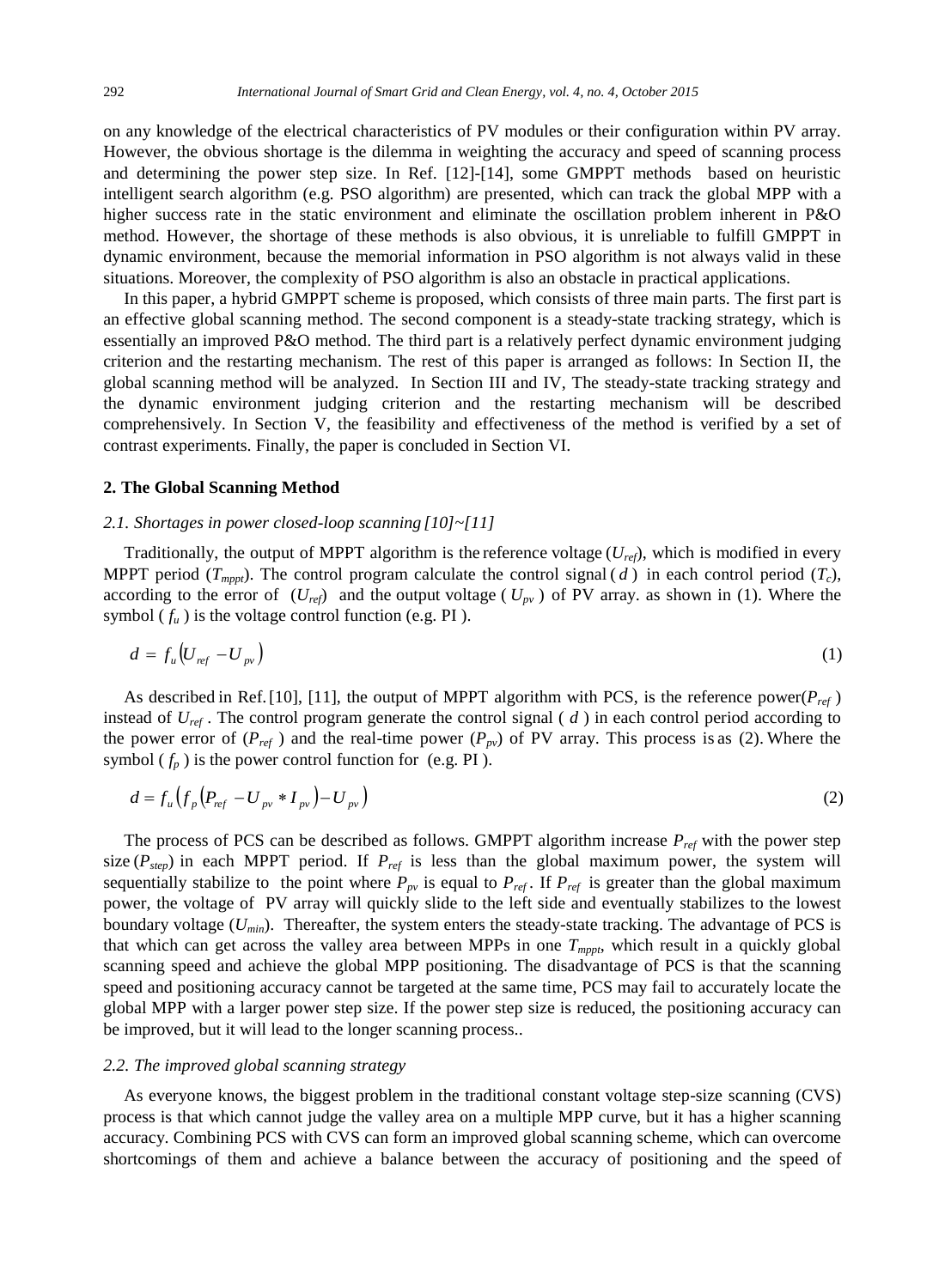scanning. The proposed scheme is shown in Fig. 1. The detailed description of the improved scanning scheme is as follows: In each  $T_{\text{m}_{\text{DD1}}}$ , if the current power ( $P[n]$ ) is greater than the power ( $P[n-1]$ ) of the previous *Tmppt*, the variable "*Var*" will be set with "U", the output MPPT algorithm is *Uref* , such as points "a~i" in Fig. 1. The control program calculate the control signal according to (1) until the next  $T_{\text{mnpt}}$ . Otherwise, if  $P[n]$  is less than  $P[n-1]$ , the variable "Var" will be set with "P", the MPPT algorithm output  $P_{ref}$ , such as point "i~j" in Fig. 1. The control program compute the control signal according to (2) until the next  $T_{mppt}$ . When  $U_{pv}$  reachs  $U_{min}$ , the global search process will be terminated. The MPPT algorithm will enter the steady-state tracking. The status indicator variable "Stage" is assigned to 2, the variable "Var" is set with "U" and *Uref* is set equal to *U[n-1]*, The flowchart of the proposed global scanning scheme is shown in Fig. 2 (Stage 1).



Fig. 1. Sketch map of the improved scanning scheme.



Fig. 2. Flowchart of the proposed GMPPT scheme.

# **3. Tracking Method in Steady-State**

#### *3.1. The deficiency of P&O method*

The P&O method, which has many advantages (e.g. simplicity, easy to implement), is widely used in the single peak MPPT procedure. However, it has the defect of misjudging under dynamic environment and the oscillation in steady-state [2]. In the traditional P&O method, As long as the judging criteria  $(P[n] \ge P[n-1])$  is met, the algorithm will keep the previous perturbation direction. When the irradiance increases continuously under dynamic circumstance and the judging criteria is always met, which will lead to misjudging phenomenon. If the misjudging occurred, the working point will move in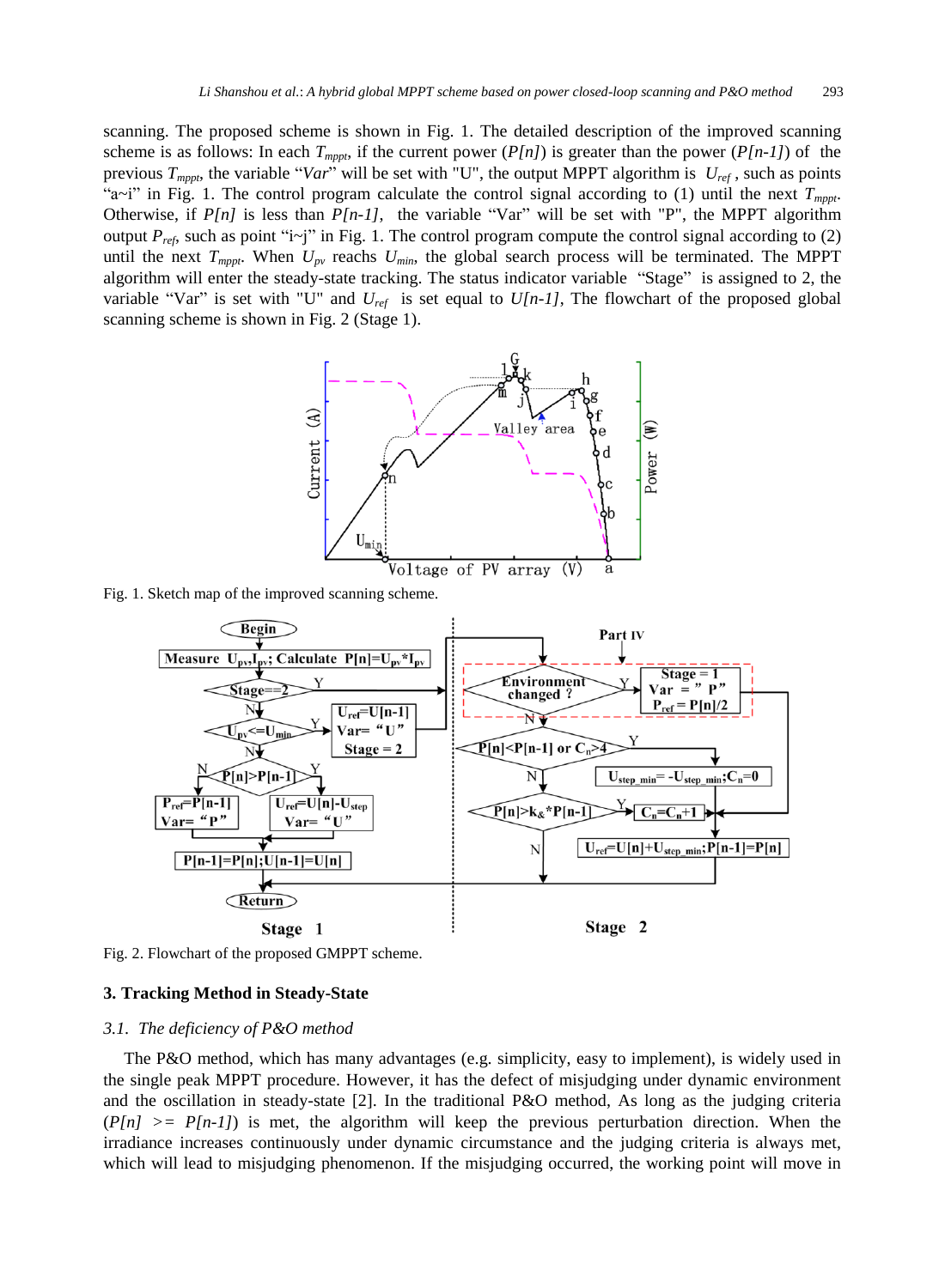one direction and go far away from the global MPP. In steady-state, even though there is only a small increment ( $\delta_p$ ) between *P[n]* and *P[n-1]*, which may be induced by environmental disturbance, the P&O algorithm will maintain the previous direction of perturbation until the criteria (*P[n] < P[n-1]*) is met, which leads to the steady–state oscillation in a three-point or four-point mode [2].

#### *3.2. The improved P&O method*

According to the above analysis, the judging criterion which come to the conclusion of maintaining the previous perturbation direction is not perfect. In order to overcome defects of the traditional P&O method, the judging criterion must be modified. The flowchart of the improved P&O method is shown in Fig. 2 (Stage 2). The first improvement is that a counter  $(C_n)$  is used to count the step number of single direction continuous movement, when the condition  $(C_n > 4)$  is met, the direction of movement will be forcibly changed, which can confirm the validity of a continuously moving and avoid the misjudging under dynamic circumstance. The second improvement is the judging criterion which comes to the conclusion of maintaining the previous perturbation direction is modified, that is  $(P[n] > = k<sub>k</sub> * P[n-1]$ ), the symbol ( $k_{\hat{\alpha}} = 1.01$ ) is a constant in this paper. According to the improved criterion, the system stays at the present point if  $(0 \le k \< l.01)$ , the information of  $(U[n], P[n-1])$  and  $(U_{ref})$  will not be updated until the criteria  $(P[n] > = k_{\&} * P[n-1])$  or  $(P[n] < P[n-1])$  is meet, so far, the oscillations in the steady–state of P&O can be effectively reduced. In steady-state the step size of the P&O method is decreased to "*Ustep\_min*", (*Ustep\_min=2V* in this paper).

# **4. Judging Criterion for Dynamic Environment and Restarting Mechanism**

# *4.1. Judging criterion for dynamic environment*

MPPT algorithm should restart if the environment changed. In this process, the first issue is to determine the environment change. A perfect criteria for judging the dynamic environment can reduce the restarting number of MPPT algorithm and improve the overall efficiency of the PV system. At present, most GMPPT method is mainly according to the change of the output power to judge the environment changes [8]-[11]. The typical criterion are shown in formula (3).

$$
\left\{ \frac{\left| P[n] - P[n-1]}{P[n-1]} \right| > K_{set} \right\}
$$
  

$$
\left| \Delta U[n] \right| = |U[n] - U[n-1]| \le \Delta U_{set}
$$
 (3)

In (3), the constant ( $K_{set}$ ) is the threshold of the power change (generally  $K_{set} = 0.1$ ) [8], the symbol (Δ*Uset=2V* in this paper) is the setting for the voltage threshold in steady state. The main shortcoming of the judging criteria is that the slowly changing process of environment can't be judged and the changing under single MPP case will lead to unnecessary restarting.

In order to overcome these flaws, this paper introduces the cumulative change of the output power and the output voltage in steady-state into the judging criterion, as shown in the formula (4).

$$
\begin{cases}\n|U[n] - U[n-1]| < \Delta U_{set} \\
\sum (U[n] - U[n-1]) \ge U_{set} \\
|\sum (P[n] - P[n-1])| / P[n] \ge K_{set}\n\end{cases} \tag{4}
$$

In (4), the symbol ( $U_{set} = 10V$  in this paper) is the voltage threshold for distinguishing the multiple MPP case and the single MPP case. Under the single MPP case, the cumulative change of voltage is very small when irradiance fluctuate. Under the multiple MPP case, the cumulative change of the output power will gradually increase and the working point will move significantly. Considering the cumulative change of the output power and the output voltage at the same time can effectively judge the environmental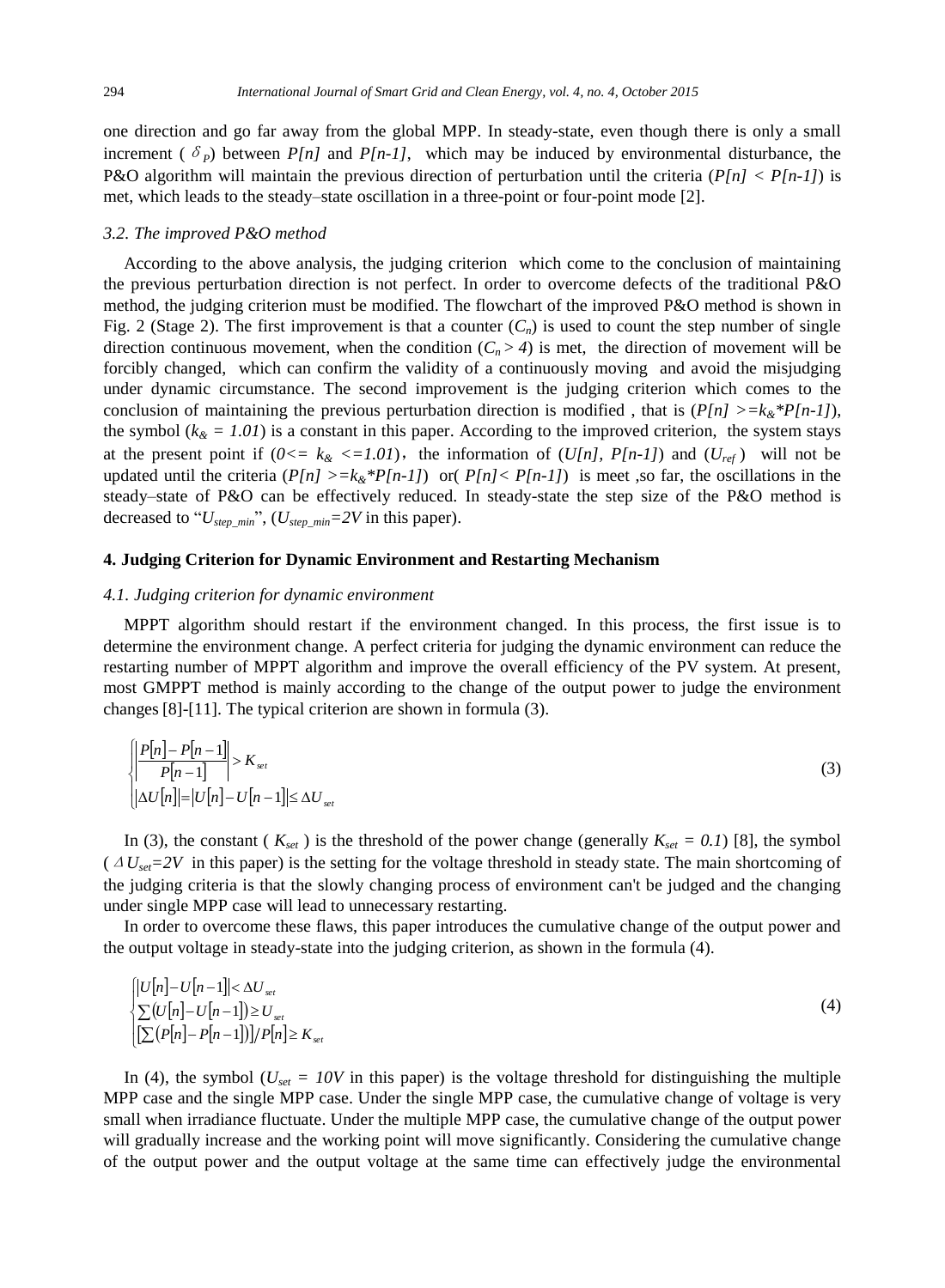gradient changing process and reduce the unnecessary restarting number.

#### *4.2. Restarting mechanism of MPPT method*

When the environment changes, MPPT algorithm should be restart and reenter steady-state in a stable and fast way. But it is difficult to achieve with the conventional scheme which restart MPPT algorithm based on the voltage of PV array [8], [9], because the voltage of the PV array is affected significantly by the temperature and irradiance, which mean that the information of the memorial voltage is no longer valid when restart. The system must be restarted from the open-circuit state, this will bring to the unnecessary power loss.

In order to overcome these deficiencies, PCS can be introduced into the restarting process, in which the MPPT algorithm based on the current output power  $(P[n])$  sets the reference power  $(P_{ref})$  of restarting point. Taking into account the probability of that PV array is shaded over half of the area is low, the reference power(*Pref*) can be given as (5). After that the control program perform "power closed-loop control" and give the reference voltage of restarting.

$$
P_{ref} = P[n]/2 \tag{5}
$$

Fig. 3 shows the process of judging dynamic environment and restarting MPPT algorithm based on PCS. Suppose that the working point is initially at point "M", after the environment change the working point move to point "a" , after that the working point will gradually move to point "b" with P&O algorithms. At this point the accumulated change of the voltage and power reaches the threshold in formula (4) , and MPPT algorithm will restart after setting the variable "Stage =1" and the variable "Var  $=$ P" as shown in Fig. 3. In the next MPPT period the working point move to point "c" based on PCS. In the second MPPT period, because  $P[n]$  standing for the power at point "c" is lower  $P[n-1]$  standing for the power at point "b", MPPT algorithm output the reference power  $(P_{ref}=P[n-1])$  because the criteria  $\frac{P[n]}{P[n-1]}$  is met according to the improved global scanning method, the working point transfer to point " b' " based on PCS.



Fig. 3. Diagram of the restarting process based on PCS.

# **5. Experiment Verification and Analysis**

#### *5.1. Experiment conditions*

Experiment conditions are the same as [10]. PV array is simulated by CHROMA PV simulator. The system adopts a two stage structure, and the MPPT function is realized by the former BOOST circuit. The control period is 0.0002 second  $(T_c = 0.0002s)$ , the MPPT period is 1 second  $(T_{mppt} = Is)$ . The MPPT algorithm and the control program is implemented with DSP-TMS320F28335.

The contrasted methods are the POC method [8], [9] and the PSO algorithm [12]-[14]. Parameters in the proposed method and POC method: Initial step ( $U_{step}$ ) is 8V,, and the minimum step size ( $U_{step,min}$ ) is 2V; Parameters in PSO method [12]-[14]: *w=0.4,C1=0.2,C2=2,r1=r2=0.5*, the maximum particle velocity is 15V, Initial positions of four particle respectively is *0.95\*Uoc, 0.75\*Uoc, 0.55\*Uoc, 0.35\*Uoc*.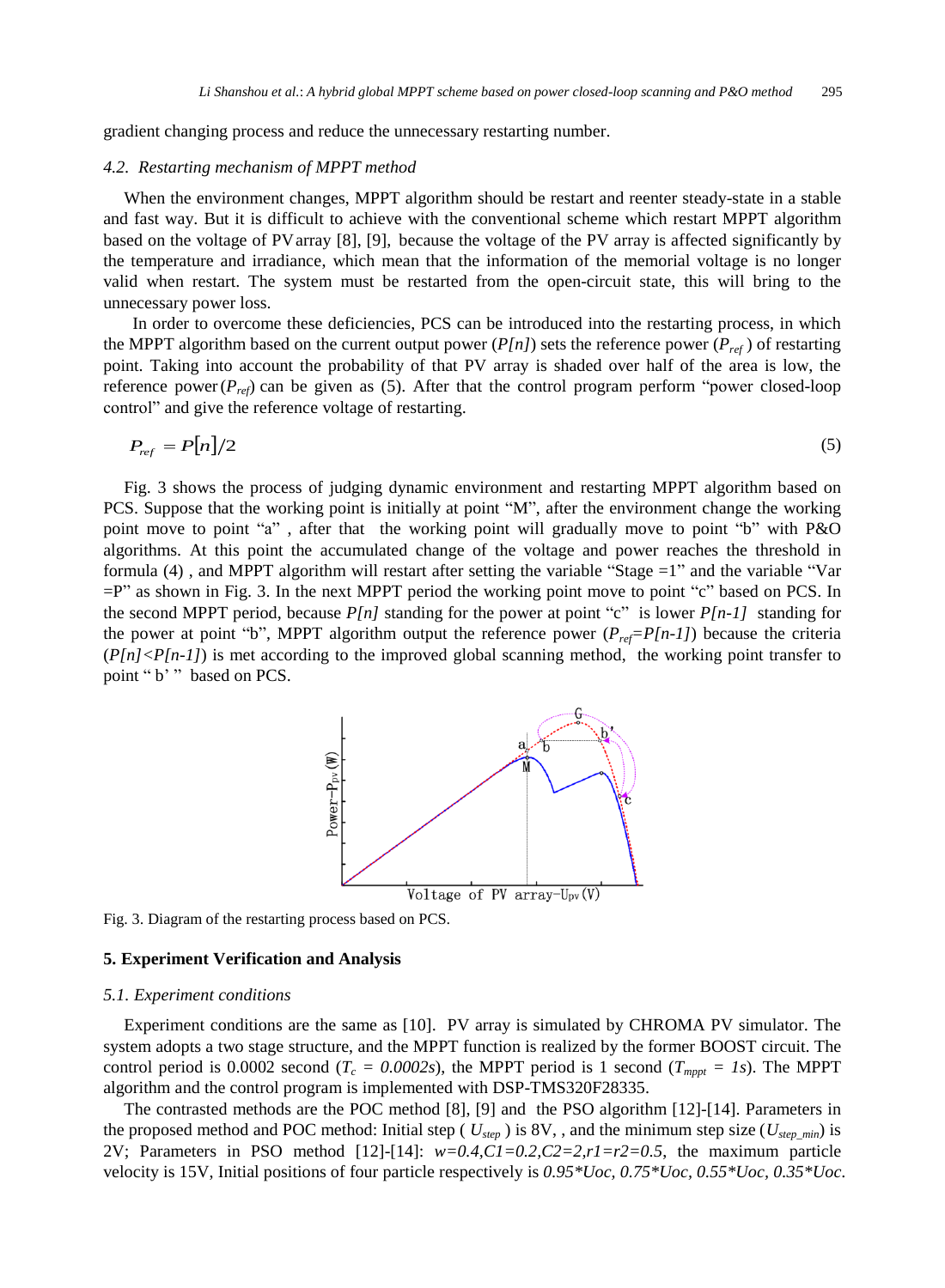#### *5.2. Static multiple MPP case tests*

The parameters and the P-U curves of the testing PV array are shown in Fig. 4 (a), the global MPP is the left MPP. The waveforms of the output voltage and current with three methods are shown in Fig. 4 (b) (c), (d).



Fig. 4. Waveforms of MPPT testing under static multiple MPP case (a) P-U curve of testing case (b) Upv and Ipv with POC method (c) Upv and Ipv with PSO method (d) Upv and Ipv with the proposed method.

As shown in Fig. 4 (b) (c) (d), the output voltage and the current is around 203V and 4.8A, three methods are all tracked to the global MPP. But the POC method and the PSO algorithm need 14 seconds for entering the steady-state, the proposed method takes only 8 seconds. Furthermore, the curves of output voltage and current with the POC method has certain amplitude fluctuations as shown in Fig. 4 (b), the curves with the PSO algorithm and the proposed method is without fluctuations. The experimental results indicate that the proposed method has a faster speed and eliminates the oscillation problem of the P&O method

# *5.3. Dynamic tests under single MPP case*

Single MPP case changing continuously, as shown in Fig. 5(a), is an important items of European MPPT testing standard --EN50530. The irradiance reciprocate changes between 100% and 30%. Fig. 5(b), (c), (d) are waveforms of the output voltage and current standing for the tracking process with the contrasting methods .



Fig. 5. Waveforms of MPPT testing under dynamic single MPP case (a) P-U curve of testing case (b) Upv and Ipv with POC method (c) Upv and Ipv with PSO method (d) Upv and Ipv with the proposed method.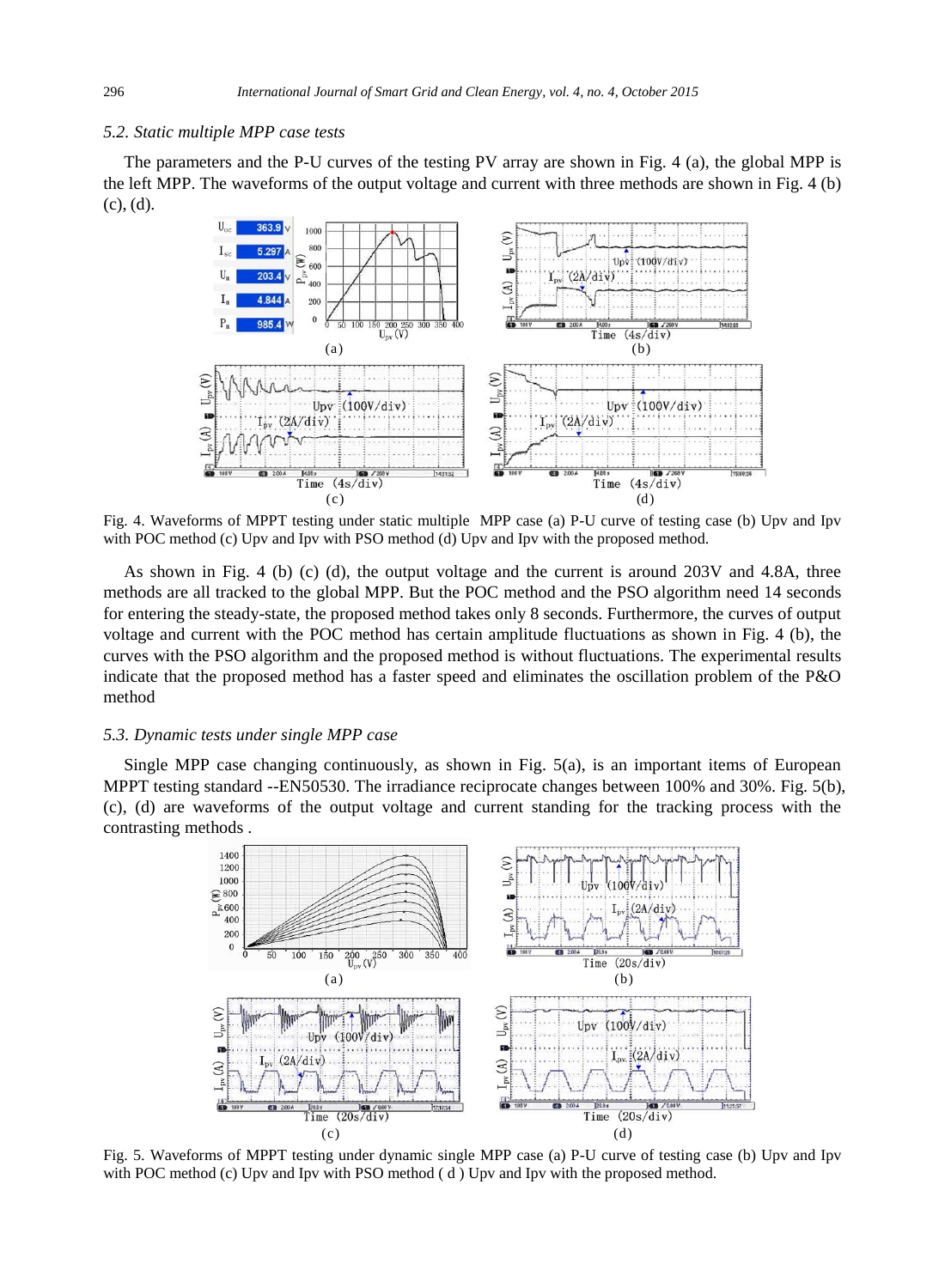As shown in Fig. 5 (b) (c) , the POC algorithm and the PSO algorithm restart frequently in the irradiance changing process, because the criterion for judging the dynamic circumstance is only based on the power difference of the current power  $(P[n])$  with the previous power  $(P[n-1])$  or the maximum power  $(P_{max})$  in memory[10]. Nevertheless, the proposed algorithm has not occurred the frequent restarting problem as shown in Fig. 5 (d), because the accumulated change of voltage and power are used as the judging criterion in the proposed method.

The efficiency reports given by CHROMA PV simulator show that the dynamic efficiency with the POC method is between 94.81% and 95.43%, the efficiency of the PSO algorithm is only 93.29%, the dynamic tracking efficiency of the proposed method is stability between 99.32% and 99.54%. The results prove that the improved judging criterion can effectively reduce the restarting frequency and improve the dynamic tracking efficiency

# *5.4. Dynamic tests under multiple MPP case*

The testing case is that two modules in PV array is shaded, the irradiance of shaded modules gradually decrease from  $900$ w/m<sup>2</sup> to  $450$ W/m<sup>2</sup> within 120 seconds. The left curve in Fig. 6 (a) is the initial state, and the right one is the final state, between them there are six transitional state.



Fig. 6. Waveforms of MPPT testing under dynamic partial shading case(a) P-U curve of testing case (b) Upv and Ipv with POC method (c) Upv and Ipv with PSO method (d) Upv and Ipv with the proposed method.

The waveforms of the output voltage and current of three contrasted methods are showed in Fig. 6(b) (c), (d). As shown in Fig. 6(b), there is no restarting with the POC method, which eventually led to the global MPPT failure, because the power decrement caused by the irradiance variations in a MPPT period did not exceed the threshold power of the POC method. For the PSO method, if the power difference between the maximum power in memory and the current power exceeds the threshold power, it will restart the global scanning process, which led to frequently restarting and the dynamic efficiency loss. Fig. 6(d) shows that the proposed method track to the new global MPP just restarting one time, which mean that the proposed method avoids the problem of frequent restarting under dynamic case and the cumulative change of power and voltage is the reliable variables for judging environmental change.

# **6. Conclusion**

The proposed global MPPT method in this paper is capable of tracking the global MPP under the static and dynamic environment. Its main advantages can be summarized as: